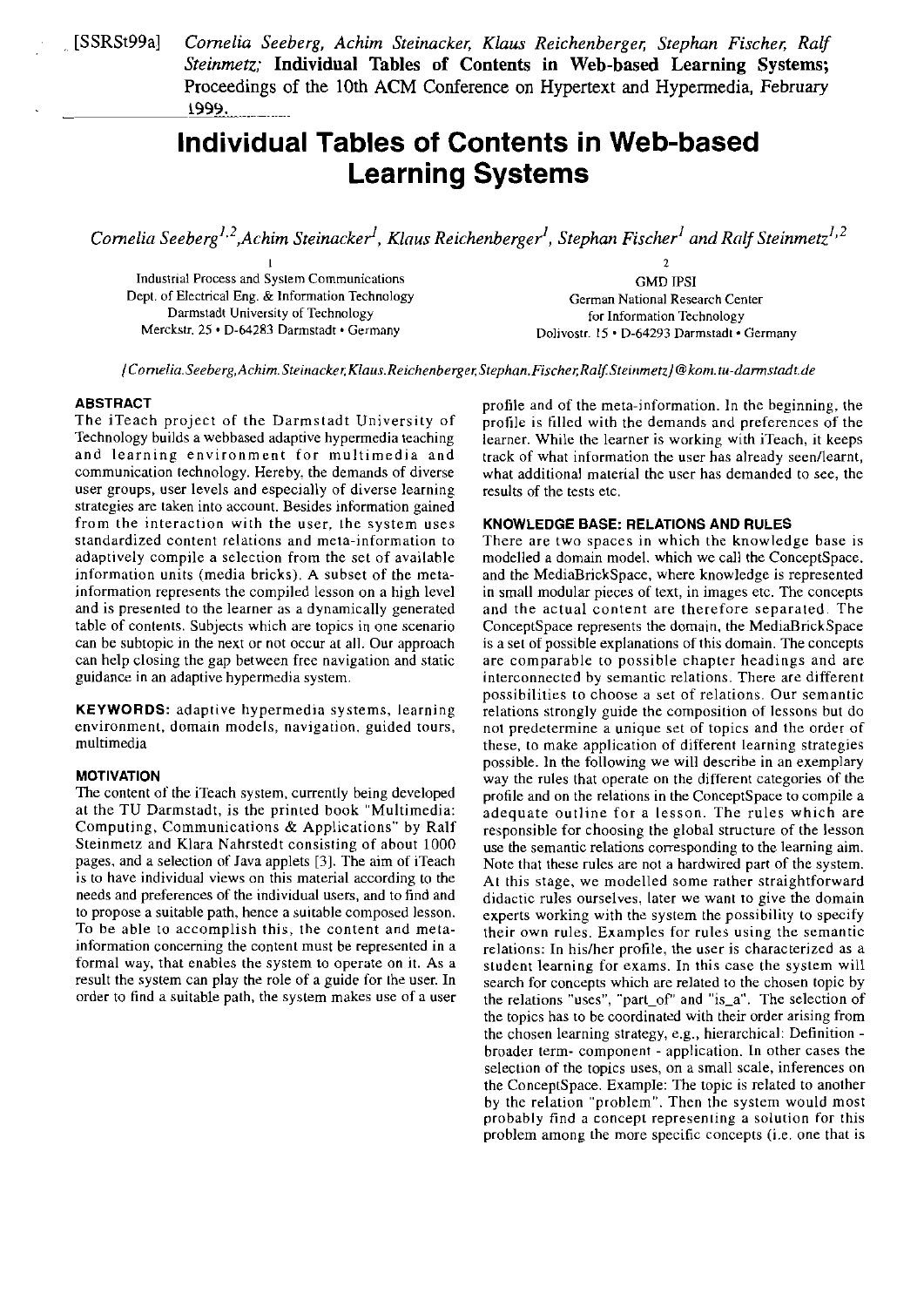connected by a "is-a" relaiion). Example: A File Server generally has the problem that it doesn't fulfil the requirements of real time applications. A subclass of file servers, the media servers. solve this problem. The lessons are finally put together by combining a Set of media bricks. They can be in form of text or other multimedia elements such as images, graphics, video and audio streams and - with the main focus - animations realized as Java applets. Also these multimedia elements satisfy the requirements of modularity. This requires that the format of the media bricks enables the system to describe thc content, grade of detail. and thc underlying pedagogical concept of the media brick. Thus it is possible to integrate a media brick in a lesson, independent of the kind of media.

Particular emphasis of our work lies on the issue of coherence **131.** When a User of a hypenext does not have the possibility to choose the pages, i.e. helshe cannot establish the relation between the parts of the lesson by himself/ herself, he/she is more likely to expect a coherent lesson, a lesson where the relations between the parts are obvious, although they are put together by someone else. For this purpose the media bricks are not only linked to the corresponding concept but also interconnected in the MediaBrickSpace by rhetorical relations based on the Rhetorical Structure Theory [I]. Examples for such rhetorical relations are "deepen" or "explain". It is a major task of the system, to make this relations explicit. In general, the rules for building the lesson out of the relevant media bricks, have to use the rhetorical relations and the characteristic of the media bricks, in order to match the users level of difficulty; media preferences and coherence expectations. Simultaneously. they have to work off the structure of the lesson compiled earlier and to fulfil the demands of the user's learning strategy. Note that the learning strategy requires rules working on both spaces. These goals are not always easily harmonized: The system will, for instance tend to select as the next media brick one that is connected to the current one but also one that is connecied to the next topic in the planned structure.

#### **A TABLE OF CONTENTS FOR EACH USER!**

As an example how we overcome the gap between free navigation and static guidance by using the meta-information described above, we suggest a dynamicallygenerated table of contents. Dynamically generated tables of contents combine the best of both worlds: The interests of the User are made manifest by the outline, the stmcture, of the lesson. This task can be achieved by applying the user profile instead of constraining the user to choose the media bricks by himself/ herself. As with a guided tour the lessons are coherent, and more security is given to a sensible course of text/media. Rules working on the ConceptSpace are responsible for creating the outline according to the user profile; rules working on the MediaBrickSpace are responsible for the coherence of the lesson.

#### **DYNAMIC TABLE OF CONTENTS**

Generally. a table of contents is the rough structure of lessons. Any kind of table of contents is motivated by semantic relations. A table of contents gives the reader anoverview of the lessons and shows the view the author has of the subject. Therefore we can consider the table of contents as a path through a net of concepts. We observe that not every path can serve as a table of contents, nor does every structure of a topic make sense. Since the aim of the iTeach system is to be adaptive to the needs and preferences of the specific User we need more than just one table of contents: We need a table of contents for each single user. This cannot be obtained by having several static tables of contents. If the sei of media bricks would be static we could precompute every possible way through the material. This means, every possible learning strategy etc.. could be realized and presented to the user. Rut since our system is Open for extensions of both ConceptSpace and MediaBrickSpace including media bricks from external sources. we must be able to generate the tours through ihe material dynamically for every user. Our sysiem is able to fulfil this task because of the partition into ConceptSpace and MediaBrickSpace. The conceptsltopics are modelled separately from the descriptions. therefore every concept can be picked up to be the main topic. The semantic relations which allow the diverse structuring of the topics make it possible to teil the difference beiween sensible and senseless structures, i.e. iable of contents. The ConceptSpace with its manifold semantic relations is a starting point for different and meaningful ways to construct tables of contents. Topics which are chapter headings in one lesson can be subchapters in another.

#### **USER ACCEPTANCE**

An evaluation of the system was made: A Multimedia Technology course of the Darmstadt University of Technology was splitted in two parts for one session. one group attended the normal lecture, the other group used the Multibook choosing a learning strategy. The result of a test shows that the understanding of the topic in both groups were about the same. The Multobook user esteemed highly especially the possibility to choose a leraning startegy.

#### **REFERENCES**

- [I] Mann, W.C., Thomson S.A., Rhetorical Structure Theory: A theory of text organization; Technical Report RS-87-190. Information Science Institute, USC ISI. USA 1987
- *[2]* Steinmetz R., Nahrstedt K., Multimedia: Computing Communications & Applications 2nd edition, to be published, Prentice Hall, 1998
- [3] Thüring M., Hannemann J., Haake J.; Hypermedia and Cognition: in Designing for Comprehension; Designing Hypermedia Applications, Communications of the ACM, 1995